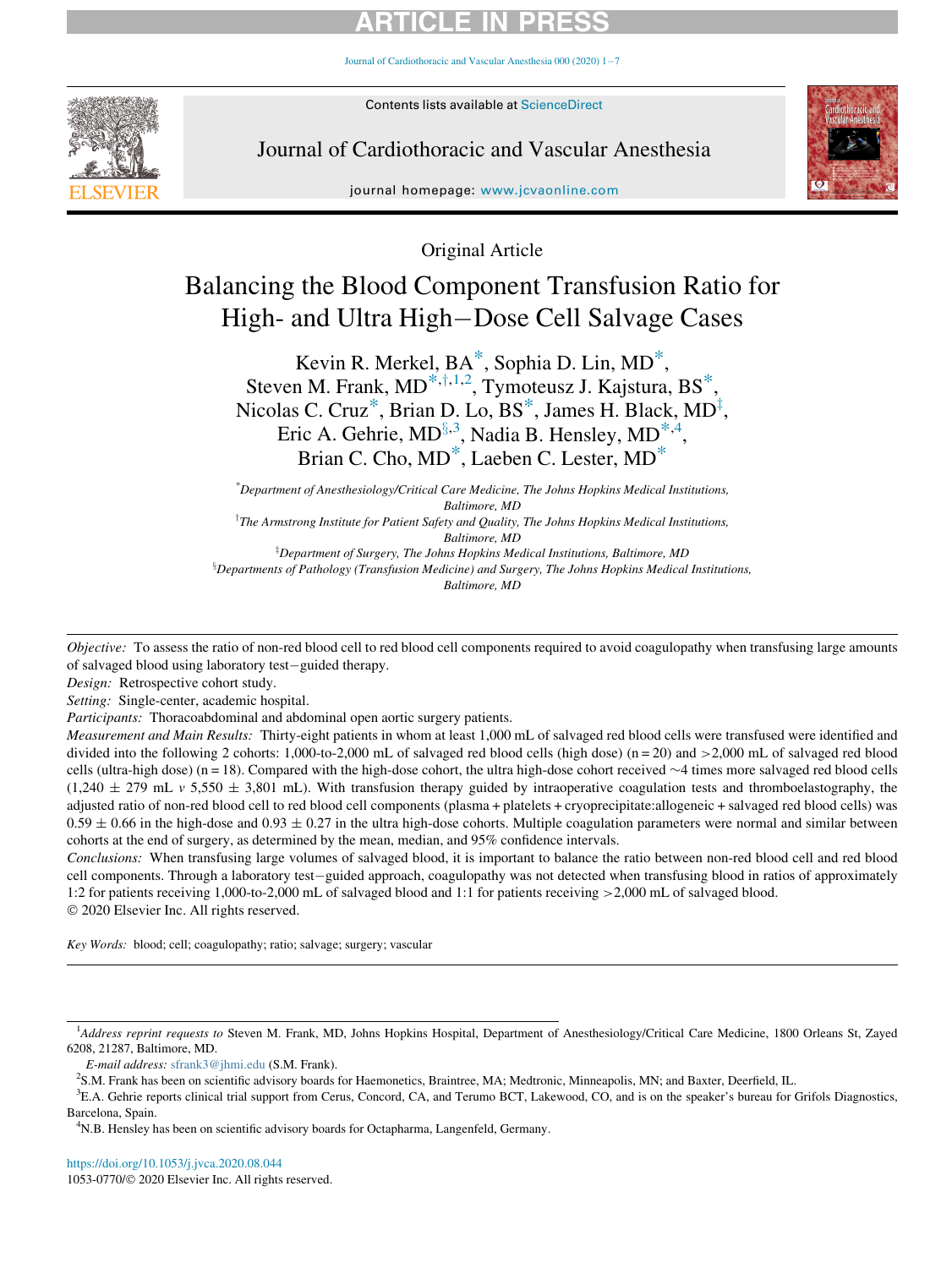### ICI E IN PRE

DESPITE the benefits of cell salvage for reducing allogeneic transfusion requirements, $1,2$  $1,2$  concerns still exist for the risk of coagulopathy, especially when salvaged red blood cells (RBCs) are given in sufficiently high quantities.<sup>[3](#page-6-2)[,4](#page-6-3)</sup> Salvaged blood, which is washed before reinfusion, is devoid of clotting factors and platelets (PLT), which normally are present in whole blood.<sup>[5](#page-6-4)</sup> When salvaged RBCs are used as the only agent for volume resuscitation, there exists a risk for potentially uncontrolled dilutional coagulopathy and bleeding.<sup>[6](#page-6-5)[,7](#page-6-6)</sup> In such cases, coagulation monitoring and administering additional units of fresh frozen plasma (FFP), PLT, and cryoprecipitate (CRYO) become increasingly important. The optimal transfusion ratio among RBC, PLT, FFP, and CRYO for patients with major surgical bleeding is somewhat controversial and has yet to be studied in elective surgery patients. Much of the research on transfusion ratios has been focused on trauma patients, wherein retrospective studies supported early access to plasma-based components, with a balanced ratio of 1:1:1 for FFP:PLT:RBCs.<sup>[8](#page-6-7)</sup> More recently, however, the prospective randomized 2015 PROPPR trial reported no difference in the primary outcome (all-cause mortality) when patients were transfused in a 1:1:1 compared with 1:1:2 ratio of FFP:PLT: RBCs.<sup>[9](#page-6-8)</sup> In the absence of clear transfusion guidelines for blood component ratios, it remains unclear whether the risk of coagulopathy truly exists when transfusing large volumes of sal-vaged RBCs.<sup>[6](#page-6-5)</sup>

In order to evaluate the ratio of non-RBC to RBC components needed to avoid coagulopathy when transfusing large amounts of salvaged blood, the authors of the present study performed a retrospective cohort study of major vascular surgery patients treated with laboratory test-guided transfusion therapy. To the authors' knowledge, herein are reported the largest volumes of salvaged blood given to patients in whom coagulation tests also were performed and analyzed. The hypothesis of the present study was that large volumes of salvaged RBCs would not be significantly associated with coagulopathy when delivered with an adequate ratio of non-RBC blood components.

### Materials and Methods

#### Study Design

After Institutional Review Board approval with waived informed consent, 74 consecutive patients undergoing open thoracoabdominal or abdominal aortic aneurysm surgery were identified at the authors' institution between July 2016 and June 2019, of whom 38 patients received at least 1,000 mL of salvaged RBCs. Only adult patients older than 18 years were included. There were no exclusion criteria. Patients were divided into 2 cohorts. Those transfused between 1,000 and 2,000 mL of salvaged RBCs comprised the high-dose (HD) cohort, and those who received >2,000 mL of salvaged RBCs were designated as the ultra high-dose (UHD) cohort. These volumes were selected because they correlate with approximately up to 1 entire blood volume and greater than 1 entire blood volume of estimated blood loss during surgery, respectively. These also represent proposed thresholds at which coagulopathy develops and becomes highly clinically significant, respectively.<sup>[9-11](#page-6-8)</sup>

Vascular surgeons performed all cases, and 1 surgeon in particular did all but 2 of the cases. Eleven cases were staffed by anesthesiologists with vascular/thoracic/transplantation training and the other 27 cases by cardiac anesthesiologists. The cell salvage device used for all cases was the XTRA (LivaNova, London, UK) with a 225-mL centrifuge bowl. The default settings were a fill, wash, and empty rate of 350 mL/min, 450 mL/min, and 450 mL/min, respectively, with a wash volume of  $600$  mL. A laboratory test-guided targeted transfusion strategy was used with the goal of avoiding coagulopathy.[12](#page-6-9) This thromboelastography (TEG)-based algorithm involves initially obtaining a TEG and measuring the international normalized ratio (INR) value, fibrinogen concentration, and PLT counts. The following TEG values were measured: reaction (R) time with and without heparinase, maximum amplitude (MA), alpha angle, and K time. The frequency of additional testing depended on the specifics of each case, and tests were ordered at the discretion of the anesthesiology team based on both the clinical picture and laboratory testing results. Most laboratory tests were performed in a STAT laboratory adjacent to the operating room capable of providing expedited results (10-30 min) for certain tests, including hemoglobin, TEG, and PLT counts. Additional tests not able to be run in the STAT laboratory (eg, fibrinogen) were performed in the CORE laboratory, with a 30- to 60-minute turnaround. Because these tests were used to detect coagulopathy intraoperatively, they were used by the study team as a proxy to determine a patient's coagulation status. $^{13}$  $^{13}$  $^{13}$  Estimated blood loss and all allogeneic RBC, FFP, PLT, and CRYO units administered intraoperatively were recorded. The final intraoperative laboratory test results were used to assess coagulation function at the end of surgery, defined as just before or during wound closure.

### Data and Statistical Analysis

Patients in both the HD and UHD cohorts were evaluated separately for baseline characteristics, such as age, sex, comorbidities, and preoperative coagulation tests. In each cohort, the number of blood products received intraoperatively, including RBCs, FFP, PLT, and CRYO, also were assessed. One unit of PLT was defined as a single donor apheresis unit  $(\sim 250-300$ mL), and 1 U of CRYO was defined as 5 pooled single-donor units ( $\sim$ 100-120 mL). Given that salvaged RBCs have approximately the same hematocrit as allogeneic (banked) RBCs, for the adjusted ratios, 300 mL of salvaged RBCs was used to define 1 RBC unit. Therefore, for each individual non-RBC product, the unadjusted and adjusted ratios were calculated using the number of units transfused intraoperatively, as follows: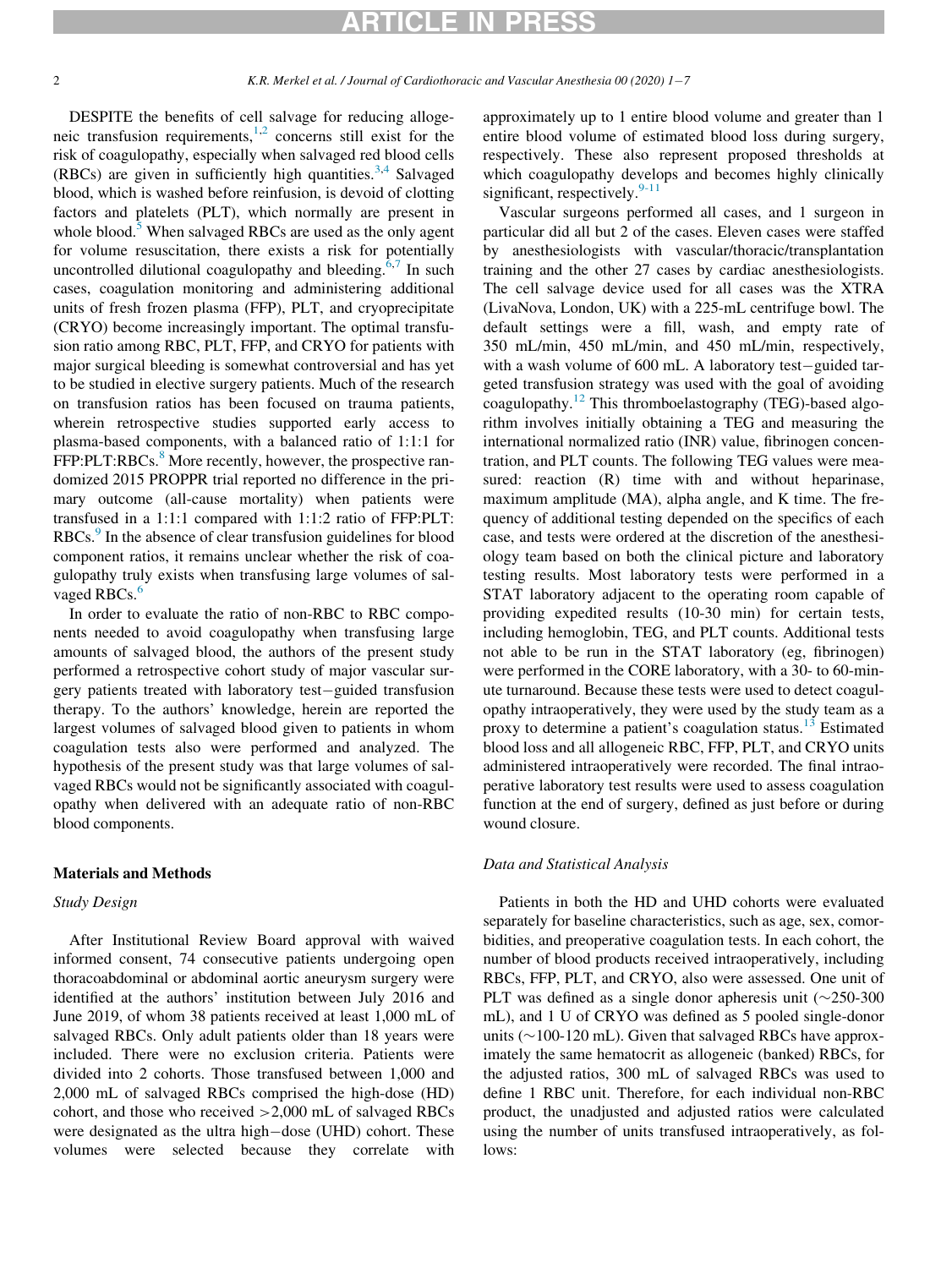K.R. Merkel et al. / Journal of Cardiothoracic and Vascular Anesthesia 00 (2020) 1–7 3

| Unadjusted Ratios:      | <b>FFP</b> Units<br>Allogeneic RBC Units | <b>PLT</b> Units<br>Allogeneic RBC Units | <b>CRYO Units</b><br>Allogeneic RBC Units |
|-------------------------|------------------------------------------|------------------------------------------|-------------------------------------------|
| <b>Adjusted Ratios:</b> | <b>FFP</b> Units                         | <b>PLT</b> Units                         | <b>CRYO Units</b>                         |
|                         | Allogeneic RBC Units+                    | Allogeneic RBC Units $+$                 | Allogeneic RBC Units $+$                  |
|                         | (mL of Salvaged RBCs/300)                | (mL of Salvaged RBCs/300)                | (mL of Salvaged RBCs/300)                 |

In order to simplify the ratio calculation and because PLT and CRYO each contain a substantial volume of plasma, all non-RBC products were summed to calculate the overall unadjusted and adjusted ratios between non-RBC and RBC blood components. The unadjusted and adjusted non-RBC- to RBC ratios were calculated as follows:

Unadjusted Ratio :  $\frac{PLT + FFP + CRYO \text{ Units}}{Allogenec \text{ RBC Units}}$ 

Adjusted Ratio

 $PLT + FFP + CRYO$  Units Allogeneic RBC Units  $+(mL \text{ of Salvador } RBCs/300)$ 

Statistical analyses were performed using JMP, Version 12.1.0 (SAS Institute, Inc, Cary, NC). The Student  $t$  test, Mann-Whitney U, and chi-square tests were used to compare the 2 cohorts, as appropriate, to identify any association between cell salvage volume transfused and coagulation results. The volume of salvaged RBCs also was analyzed as a continuous variable with scatterplots and linear regression, with coagulation test results as the dependent outcome. For all analyses,  $p < 0.05$  (2-tailed) was used to define statistical significance.

### Results

#### Patient Characteristics

There were 20 patients in the HD and 18 patients in the UHD cell salvage cohorts. Basic demographic and clinical characteristics for both cohorts are shown in [Table 1](#page-3-0). Overall, the HD and UHD cohorts were relatively balanced with respect to age; sex; preoperative coagulation testing; and the presence of various comorbidities, including hypertension, diabetes, congestive heart failure, renal disease, and obesity.

### Transfusion Requirements

On average, the UHD cohort received  $\sim$ 4 times more salvaged RBCs (5,550  $\pm$  3,801 mL) than the HD cohort (1,240  $\pm$ 279 mL) [\(Table 2](#page-3-1)). Salvaged RBC volume ranged between 1,000 and 1,879 mL in the HD cohort and between 2,025 and 15,000 mL in the UHD cohort. As expected, the UHD cohort was transfused a greater number of allogeneic blood component units. For a normal sized adult patient, the median estimated intraoperative blood loss was about one half of an entire blood volume in the HD cohort and slightly more than an entire blood volume in the UHD cohort. The first and last intraoperative hemoglobin levels also are shown in [Table 2](#page-3-1).

### Transfusion Ratios and Coagulation Tests

To assess whether the UHD cell salvage cohort was more likely to experience coagulopathy than the HD cohort, transfusion component ratios and coagulation test results were compared between the 2 groups. When comparing the HD and UHD cohorts, there were no significant differences in the mean unadjusted ratios for FFP, PLT, and CRYO [\(Table 3](#page-3-2)). The adjusted ratios were less in the HD than the UHD cohort for FFP and PLT, although no differences were demonstrated between the 2 cohorts with respect to CRYO.

When combining all the non-RBC blood components together, the mean unadjusted ratio of non-RBC to RBC components was similar between the HD and UHD cohorts, but the adjusted ratio for non-RBC to RBC units (including both allogeneic + salvaged RBCs) was lower in the HD than the UHD cohort  $(0.59 \pm 0.66 \text{ v } 0.93 \pm 0.27; \text{ p} = 0.04)$  (see [Table 3](#page-3-2)). These ratios resulted from the laboratory test-based transfusion strategy targeted to avoid coagulopathy and could be described as approximately 1:2 in the HD cohort and 1:1 in the UHD cohort.

In both cohorts, the median values for INR, TEG R time with and without heparinase, TEG alpha angle, TEG K time, TEG MA value, and fibrinogen level were within the normal range as measured at the end of surgery ([Table 4\)](#page-4-0). Coagulation test results did not differ significantly between cohorts, except for the PLT count, which was lower in the UHD cohort. However, even the lower 25th percentile of the interquartile range was still more than 50,000, a threshold that has been recommended for patients undergoing surgery or invasive procedures. Furthermore, for the entire study population (both cohorts combined), the mean, standard deviation, median, interquartile range, and 95% confidence interval values for all coagulation tests were within the range associated with adequate hemostatic function ([Table 5\)](#page-4-1).

Across the entire range for the volume of salvaged RBCs transfused, coagulation tests did not vary significantly by linear regression [\(Fig 1\)](#page-4-2). The only test for which the line of best fit slope differed significantly from zero was the PLT count  $(p = 0.027)$ . Only 2 patients, however, had a PLT count  $<$  50,000/uL (45,000/uL and 46,000/uL), and the TEG MA (an index of PLT function) was not decreased at higher cell salvage volumes.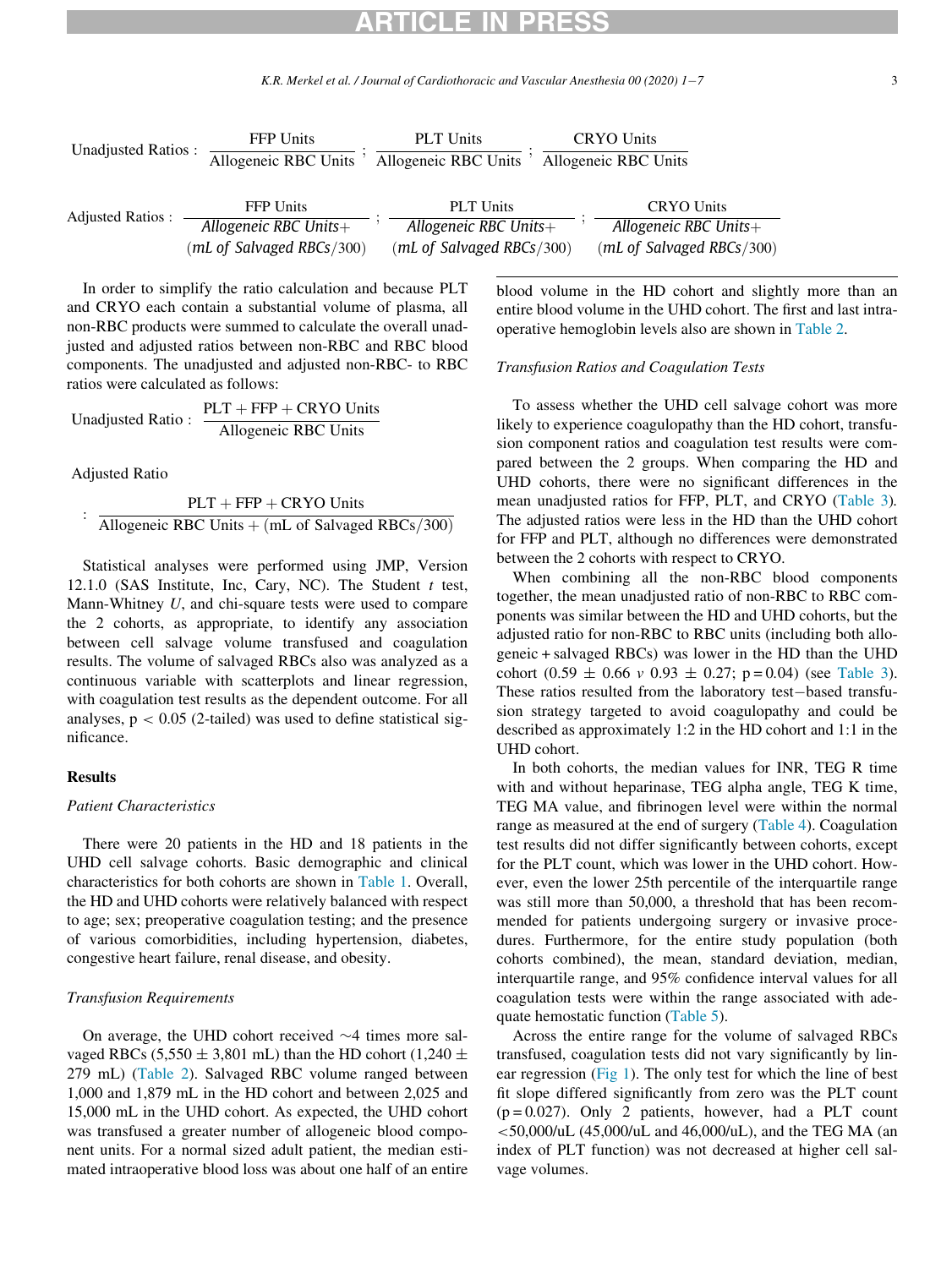4 K.R. Merkel et al. / Journal of Cardiothoracic and Vascular Anesthesia 00 (2020) 1–7

<span id="page-3-0"></span>Table 1

Demographic and Clinical Characteristics for Patients in the High-Dose and Ultra High-Dose Cell Salvage Cohorts

|                                                                   | High-Dose Cell Salvage $(n = 20)$ | Ultra High-Dose Cell Salvage $(n = 18)$ | p Value |
|-------------------------------------------------------------------|-----------------------------------|-----------------------------------------|---------|
| Age, $y$ (mean [SD])                                              | $65 \pm 14$                       | $66 \pm 15$                             | 0.75    |
| Sex, $n$ (% male)                                                 | 15(75.0)                          | 12(66.7)                                | 0.57    |
| ASA classification $\geq$ 3, n (%)                                | 19(95.0)                          | 18(100.0)                               | 1.00    |
| TAAA/AAA, (n)                                                     | 4/16                              | 11/7                                    | 0.02    |
| Preoperative INR, median (IQR)                                    | $1.0(1-1.1)$                      | $1.1(1-1.1)$                            | 0.98    |
| Preoperative PTT, median (IQR)                                    | 24 (23.2-25.4)                    | $24.2(23.1-26.1)$                       | 0.85    |
| Preoperative platelet count $(\times 1,000/\mu L)$ , median (IQR) | 199 (135-265)                     | 193 (138-241)                           | 0.52    |
| Heparin (U), median (IQR)                                         | 10,500 (7,250-13,875)             | 14,000 (9,250-17,875)                   | 0.15    |
| Protamine (mg), median (IQR)                                      | 70 (50-127.5)                     | $150(70-200)$                           | 0.02    |
| Surgical duration (min), median (IQR)                             | 305 (278-464)                     | 484 (376-625)                           | 0.0017  |
| Comorbidities, median (IOR) <sup>®</sup>                          |                                   |                                         |         |
| Hypertension, $n$ (%)                                             | 3(15.0)                           | 3(16.7)                                 | 1.00    |
| Diabetes, $n(\%)$                                                 | 2(10.0)                           | 2(11.1)                                 | 1.00    |
| Congestive heart failure, $n$ (%)                                 | 3(15.0)                           | 3(16.7)                                 | 1.00    |
| Pulmonary disease, $n$ (%)                                        | 10(50.0)                          | 3(16.7)                                 | 0.04    |
| Renal disease, $n$ (%)                                            | 5(25.0)                           | 3(16.7)                                 | 0.70    |
| Coagulopathy, $n$ (%)                                             | 1(5.0)                            | 5(27.8)                                 | 0.05    |
| Obesity, $n$ $(\%)$                                               | 7(35.0)                           | 5(27.8)                                 | 0.23    |

<span id="page-3-5"></span>Abbreviations: AAA, abdominal aortic aneurysm; ASA, American Society of Anesthesiologists; Hb, hemoglobin; INR, international normalized ratio; IQR, interquartile range; PTT, partial thromboplastin time; SD, standard deviation; TAAA, thoracoabdominal aortic aneurysm.

\* By International Classification of Diseases-Tenth Revision.

### <span id="page-3-1"></span>Table 2

Transfusion Data for Patients in the High-Dose and Ultra High-Dose Cell Salvage Cohorts

|                                                   | High-Dose Cell Salvage $(n = 20)$ | Ultra High-Dose Cell Salvage $(n = 18)$ | p Value  |
|---------------------------------------------------|-----------------------------------|-----------------------------------------|----------|
| Salvaged RBCs transfused (mL), mean $\pm$ SD      | $1.240 \pm 279$                   | $5,550 \pm 3,801$                       | 0.0002   |
| Salvaged RBCs transfused (mL), median (IQR)       | $1,143(1,000-1,500)$              | 4,253 (2,638-7,310)                     | < 0.0001 |
| Salvaged RBCs transfused (mL), range              | 1,000-1,879                       | 2.025-15.000                            |          |
| RBC units (allogeneic), mean $\pm$ SD             | $1.3 \pm 3.0$                     | $11.0 \pm 10.5$                         | 0.0011   |
| FFP (U), mean $\pm$ SD                            | $3.2 + 4.4$                       | $25.3 \pm 20.1$                         | 0.0002   |
| PLT (U), mean $\pm$ SD                            | $0.5 \pm 1.0$                     | $3.9 + 2.6$                             | < 0.0001 |
| $CRYO$ (U), mean $\pm SD$                         | $0.3 \pm 1.0$                     | $1.1 \pm 1.3$                           | 0.040    |
| Estimated blood loss (mL), mean $\pm$ SD          | 2,500 (2,000-3,000)               | $6,400(4,000-8,750)$                    | 0.002    |
| First intraoperative Hb ( $g/dL$ ), mean $\pm$ SD | $11.7 \pm 1.4$                    | $11.2 \pm 2.3$                          | 0.47     |
| Last intraoperative Hb ( $g/dL$ ), mean $\pm$ SD  | $8.7 + 1.1$                       | $8.6 \pm 0.7$                           | 0.75     |

Abbreviations: CRYO, cryoprecipitate; FFP, fresh frozen plasma; Hb, hemoglobin; IQR, interquartile range; PLT, platelets; RBC, red blood cell; SD, standard deviation.

<span id="page-3-2"></span>

| Table 3                                                                                   |
|-------------------------------------------------------------------------------------------|
| Transfusion Ratios for Patients in the High-Dose and Ultra High-Dose Cell Salvage Cohorts |

|                                                                               | High-Dose Cell Salvage $(n = 20)$ | Ultra High-Dose Cell Salvage $(n = 18)$ | p Value |
|-------------------------------------------------------------------------------|-----------------------------------|-----------------------------------------|---------|
| Unadjusted FFP:RBC ratio, mean $\pm$ SD <sup><math>\degree</math></sup>       | $2.80 \pm 2.37$                   | $3.05 \pm 2.13$                         | 0.83    |
| Unadjusted PLT:RBC ratio, mean $\pm$ SD <sup>*</sup>                          | $0.27 \pm 0.23$                   | $0.57 \pm 0.68$                         | 0.14    |
| Unadjusted CRYO:RBC ratio, mean $\pm$ SD <sup><math>\degree</math></sup>      | $0.03 \pm 0.06$                   | $0.08 \pm 0.09$                         | 0.13    |
| Adjusted FFP:RBC ratio, mean $\pm$ SD                                         | $0.51 \pm 0.62$                   | $0.79 \pm 0.27$                         | 0.04    |
| Adjusted PLT:RBC ratio, mean $\pm$ SD                                         | $0.07 \pm 0.14$                   | $0.14 \pm 0.04$                         | 0.03    |
| Adjusted CRYO:RBC ratio, mean $\pm$ SD                                        | $0.06 \pm 0.24$                   | $0.03 \pm 0.04$                         | 0.71    |
| Unadjusted non-RBC:RBC ratio, mean $\pm$ SD <sup><math>\degree</math>,†</sup> | $3.08 \pm 2.40$                   | $3.61 \pm 2.77$                         | 0.66    |
| Adjusted non-RBC:RBC ratio, mean $\pm$ SD <sup>‡</sup>                        | $0.59 \pm 0.66$                   | $0.93 \pm 0.27$                         | 0.04    |

<span id="page-3-4"></span><span id="page-3-3"></span>Abbreviations: CRYO, cryoprecipitate FFP, plasma; PLT, platelets; RBC, red blood cell; SD, standard deviation.

\* Sixteen patients excluded for a denominator of 0 U allogeneic RBCs (14 in the high-dose and 2 in the ultra highdose cohorts).

y Unadjusted non-RBC:RBC ratio = FFP + PLT + CRYO:allogeneic-only RBCs.

z Adjusted non-RBC:RBC ratio = FFP + PLT + CRYO:allogeneic + salvaged RBCs.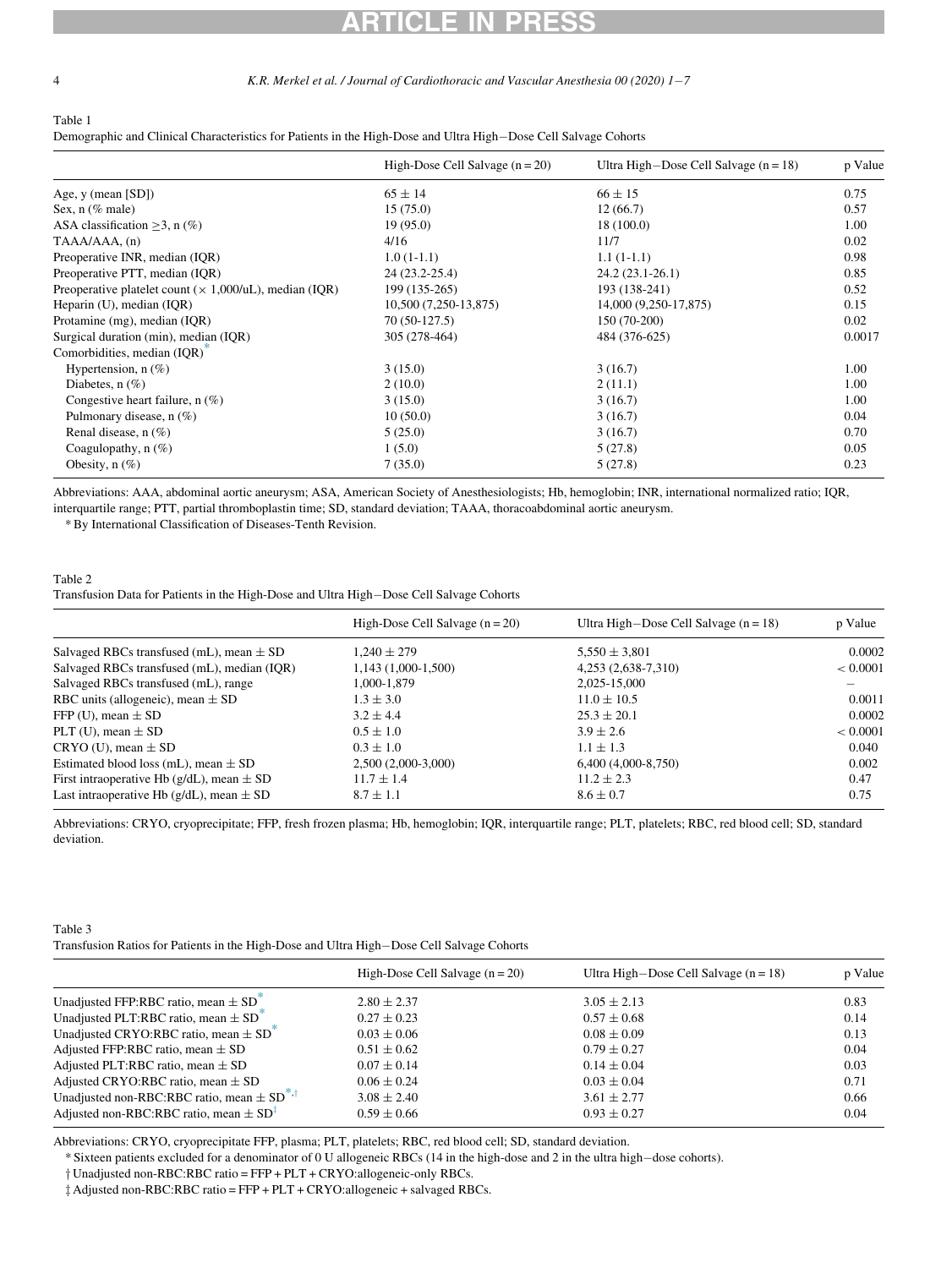#### K.R. Merkel et al. / Journal of Cardiothoracic and Vascular Anesthesia 00 (2020) 1-7 5

#### <span id="page-4-0"></span>Table 4

Coagulation Tests for Patients in the High-Dose and Ultra High-Dose Cell Salvage Cohorts

|                                                             | High-Dose Cell Salvage $(n = 20)$ | Ultra High-Dose Cell Salvage $(n = 18)$ | p Value |
|-------------------------------------------------------------|-----------------------------------|-----------------------------------------|---------|
| End surgery INR, median (IQR)                               | $1.25(1.1-1.3)$                   | $1.15(1.1-1.2)$                         | 0.49    |
| End surgery TEG R time with heparinase (s), median (IQR)    | $5.2(4-6.8)$                      | $4.7(3.6-5.8)$                          | 0.59    |
| End surgery TEG R time without heparinase (s), median (IQR) | $4.8(3.8-55.7)$                   | $4.6(3.5-7.5)$                          | 0.45    |
| End surgery TEG MA (mm), median (IQR)                       | 59.6 (52.8-64.1)                  | 56.6 (54.6-60.9)                        | 0.49    |
| End surgery TEG alpha angle, median (IQR)                   | $65.9(62.3-70.6)$                 | $68.5(60.6-71.0)$                       | 0.80    |
| End surgery TEG K time (s), median (IQR)                    | $1.8(1.2-2.1)$                    | $1.7(1.4-2.1)$                          | 0.86    |
| End surgery fibrinogen (mg/dL), median (IQR)                | 217 (140-246)                     | 208 (169-256)                           | 0.87    |
| End surgery platelet count $(x 1,000/uL)$ , median $(IQR)$  | 112 (81-147)                      | 74 (62-109)                             | 0.045   |

NOTE. All laboratory values were measured at the end of the surgical procedures.

Abbreviations: INR, international normalized ratio; IQR, interquartile range; MA, maximum amplitude; R, reaction; TEG, thromboelastography.

<span id="page-4-1"></span>Table 5

Coagulation Tests for All Patients (Both High-Dose and Ultra High-Dose Cohorts Combined)

|                                                | Median (IQR) $(n = 38)$ | Mean $\pm$ SD (n = 38) | $(95\% \text{ CI}) (n = 38)$ |
|------------------------------------------------|-------------------------|------------------------|------------------------------|
| End surgery INR                                | $1.2(1.1-1.3)$          | $1.2 \pm 0.2$          | $(1.1-1.3)$                  |
| End surgery TEG R time with heparinase (s)     | $4.8(3.8-5.8)$          | $5.5 \pm 3.0$          | $(4.4-6.7)$                  |
| End surgery TEG R time without heparinase (s)  | $4.8(3.7-9.0)$          | $14.7 \pm 22$          | $(6.3-23.1)$                 |
| End surgery TEG MA value (mm)                  | $56.8(54.4-61.1)$       | $56.9 \pm 6.4$         | $(54.5-59.4)$                |
| End surgery TEG alpha angle                    | $66.3(61.5-70.8)$       | $63.9 \pm 11.2$        | $(59.6-68.1)$                |
| End surgery TEG K time (s)                     | $1.7(1.4-2.1)$          | $1.9 \pm 0.9$          | $(1.6-2.2)$                  |
| End surgery fibrinogen (mg/dL)                 | 209 (166-247)           | $208 + 64$             | $(183 - 233)$                |
| End surgery platelet count $(\times 1,000/uL)$ | $91(67-113)$            | $97 \pm 37$            | $(84-111)$                   |

NOTE. All laboratory values were measured at the end of the surgical procedures.

<span id="page-4-2"></span>Abbreviations: CI, confidence interval; INR, international normalized ratio; IQR, interquartile range; MA, maximum amplitude; R, reaction; TEG, thromboelastography,



Fig 1. Scatterplots with linear regressions for cell salvage volume transfused (x-axis) and coagulation parameters measured at the end of surgery (y-axis). The line of fit slope was not different from zero for any parameter except for platelet count, for which higher cell salvage volumes were associated with a lower platelet count ( $p = 0.027$ ). Only 2 patients, however, had a platelet count of less than 50,000/uL, and the thromboelastogram maximum amplitude value (an index of platelet function) was not decreased at higher cell salvage volumes. These findings indicate that high- or ultra high-doses of salvaged blood, when delivered in an appropriate ratio with non-red blood cell components, are unlikely to result in coagulopathy. Adjusted ratio = (FFP + PLTS + CRYO:allogeneic + salvaged RBC). CRYO, cryoprecipitate; FFP, plasma; MA, maximum amplitude; PLT, platelets; R, reaction; RBC, red blood cell; TEG, thromboelastogram.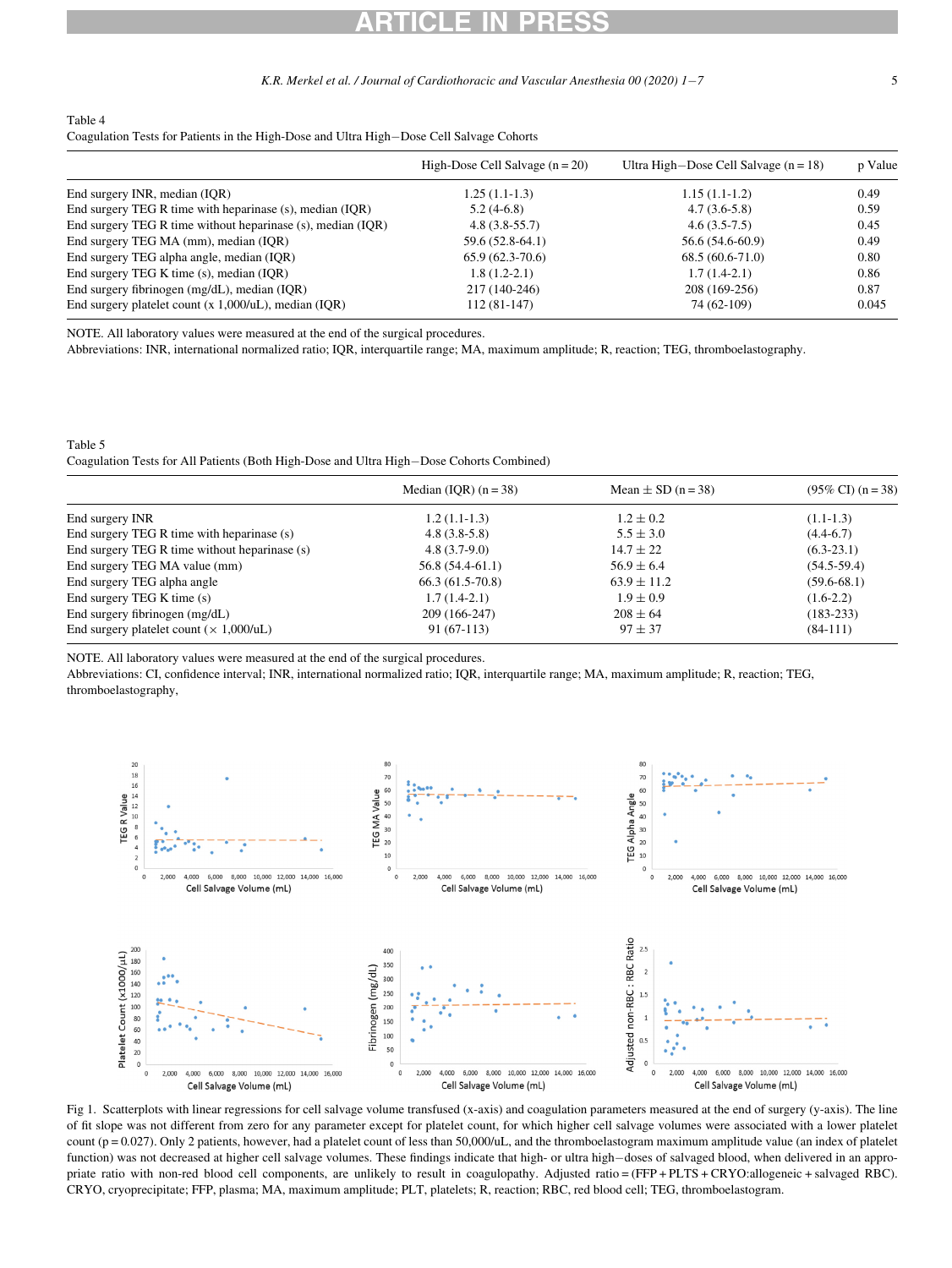6 K.R. Merkel et al. / Journal of Cardiothoracic and Vascular Anesthesia 00 (2020) 17

### Discussion

The primary findings of the present study indicated that patients transfused up to 2,000 mL of salvaged RBCs with a non-RBC to RBC ratio of approximately 1:2 or >2,000 mL of salvaged blood, with a ratio of approximately 1:1, did not show signs of coagulopathy. Because the HD and UHD cohorts had similar coagulation test results at the end of surgery, there did not appear to be a dose-related risk of coagulopathy with this therapeutic approach. Furthermore, the present study's findings supported the use of laboratory test-based targeted transfusion therapy to guide the administration of non-RBC components (FFP, PLT, and CRYO) in patients receiving large volumes of salvaged RBCs.

The present study was unique in reporting multiple coagulation parameters along with blood component transfusion ratios after large volumes of salvaged blood were given. Previous reports by DeBois et al.,  $^{14}$  $^{14}$  $^{14}$  in thoracoabdominal aortic surgery patients, described volumes of salvaged blood similar to that in the present study's UHD cohort. In their study, 5,750 mL was the mean volume transfused; however, roughly one half this volume (2,600 mL) was heparinized shed blood from the surgical field that was directly reinfused without washing. Although they described pH, electrolytes, and ionized calcium results, no coagulation tests were reported. Among obstetric hemorrhage patients, Zeng et al. $15$  described 7 patients who received a median of 2,400 mL of salvaged blood (about half the amount in the present study's UHD cohort), with relatively normal postoperative coagulation tests, but no data were included on transfusion ratios. Huang et al. $^{16}$  $^{16}$  $^{16}$  reported a median salvaged blood volume of 1,500 mL in patients hemorrhaging from ectopic pregnancy (about one- third the amount in the present study's UHD cohort), with no clinically significant changes in coagulation test results and no data on transfusion ratios. Healy et al., $^{17}$  $^{17}$  $^{17}$  in major vascular surgery patients, described much smaller salvaged blood volumes in the range of 400-to-700 mL. These investigators recommended that coagulation factors be replaced with FFP and PLT but did not give any specific ratio nor any coagulation test results.

In light of these studies, it is evident that transfusion ratios have not been studied extensively in patients receiving large volumes of salvaged blood. Even though the present study emphasized the importance of transfusing non-RBC blood components in such cases to avoid coagulopathy, the authors cannot comment on the ideal specific ratios of each individual non-RBC blood component (FFP, PLT, CRYO). Very few patients received PLT, especially in the HD cohort, making it challenging to extrapolate and draw conclusions on individual transfusion ratios. In addition, the study's small sample size and the presence of plasma in each unit of PLT and CRYO would confound any transfusion ratios described. Therefore, given the retrospective nature of this study, the authors cannot support the superiority of a given transfusion ratio over another nor can they comment on the optimal ratio required to avoid coagulopathy in large cell savage cases. However, what the present study did offer is support for the safety and efficacy of high-  $(1,000-2,000 \text{ mL})$  and ultra high-  $(>2,000 \text{ mL})$  dose cell savage when using laboratory test-guided transfusion therapy to determine how many non-RBC blood components to transfuse. What this means in the practical sense is that when ordering blood products during these cases, extra non-RBC components need to be prepared, with the specific component based on the clinical picture and laboratory test-guided therapy. This concept is supported by the 4- to 5fold difference seen between the unadjusted and adjusted ratios described. Even though the typical ratio for FFP:PLT: RBC in massive transfusion protocols is 1:1:1, in cases in which large volumes of cell salvage are used, a different ratio may be required. The authors' blood bank allows them to alter the massive transfusion protocol to obtain additional units of non-RBC components for cases that use cell salvage.

The present study's findings when cell salvage volume was analyzed as a continuous variable (see [Fig 1](#page-4-2)), showed that even over the entire dose range for salvaged RBCs, there were no significant changes in multiple coagulation parameters. One exception was the PLT count, which was lower at the end of surgery in patients receiving greater amounts of salvaged blood. However, with only 2 patients having PLT counts <50,000/uL and the TEG MA values not varying according to cell salvage volume, it is unlikely that coagulopathy as a result of thrombocytopenia was a clinically significant problem.

Previous publications on the topic of cell salvage during cardiac surgery have expressed concern regarding residual heparin as a possible cause of coagulopathies after autotransfusion.<sup>18</sup> Three patients in the current study did have significantly elevated TEG R times (without heparinase), suggesting the need for more heparin reversal (eg, protamine). However, the other patients in the cohort showed little difference between their R times with or without heparinase. The most likely reason for this finding is that vascular surgery patients routinely are given moderate doses of intravenous heparin during surgery, which often requires protamine "reversal" near the end of the case. It is important to note that because a laboratory test-guided transfusion strategy was used, the present study may not have been able to fully assess the effect of residual heparin as a cause of coagulopathy. That being said, previous studies have demonstrated minimal amounts of residual heparin in washed blood (the salvaged blood given back to the patient), with concentrations ranging from 0.03-to-0.3 U/mL.<sup>19-21</sup> With such low concentrations reported in the literature, the authors believe it is unlikely that residual heparin is a cause for significant concern when using cell salvage.

There were several limitations to the present study that should be acknowledged. First, its retrospective nature meant that the authors were not able to dictate the parameters for treatment before surgery so there may have been variation in blood administration practices. In addition, higher versus lower transfusion ratios were not compared so the authors can comment only on the ratios described. If the authors were to compare those receiving higher or lower ratios within their cohorts, the comparison would be confounded by differences in the amount of blood lost and the amount of salvaged blood transfused; therefore, the authors did not report such an analysis. There also was no assigned control group receiving only